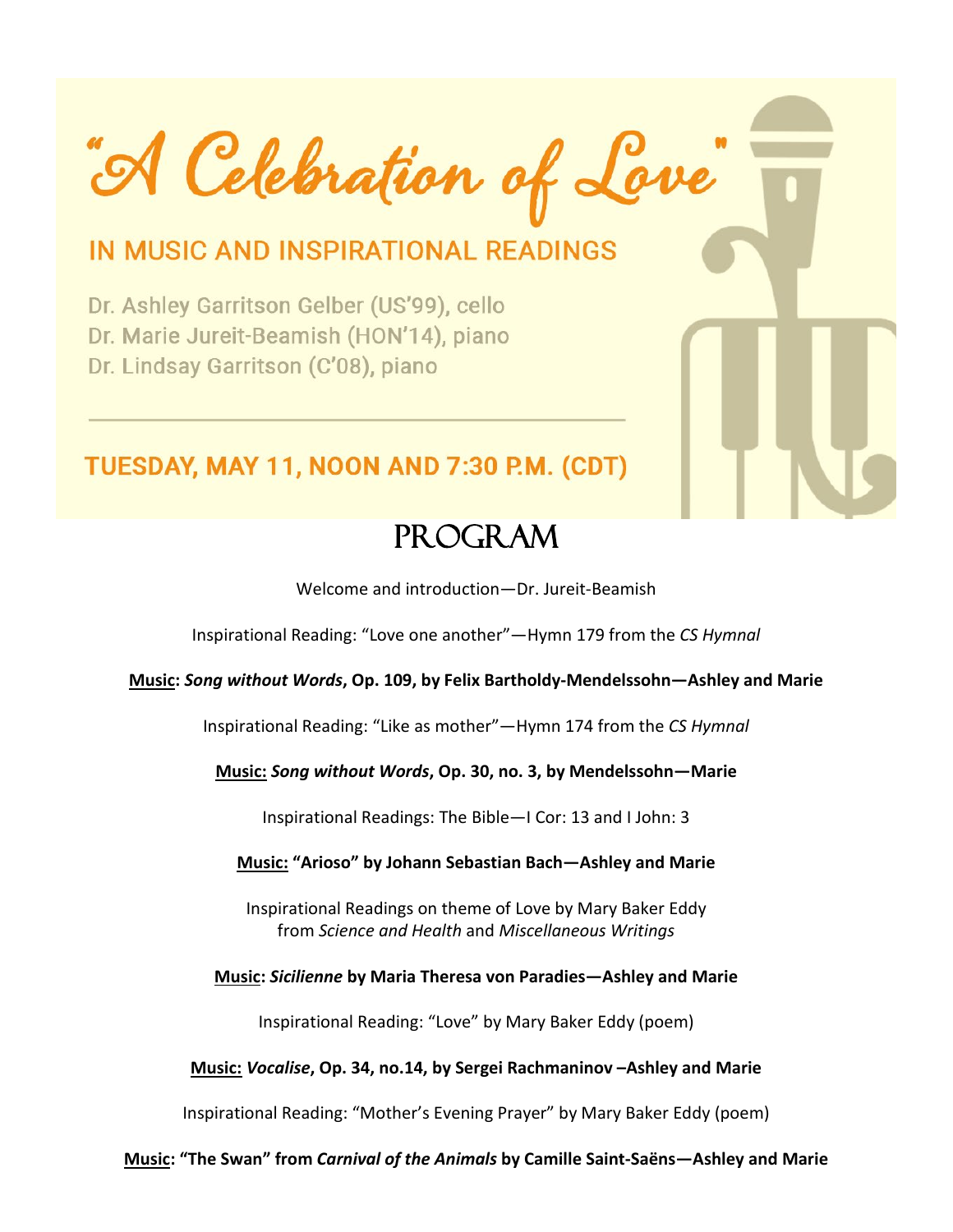Inspirational Reading: "In heavenly Love abiding"—Hymn 148 from the *CS Hymnal*

## **Music:** *Largo* **from Cello Sonata, Op. 65, by Frédéric Chopin—Ashley and Lindsay** (live recording from the Chopin Society in Miami)

Inspirational Reading: Psalm XXIII from *Science and Health* by Mary Baker Eddy

### **Music:** *Allegro Appassionato* **by Saint-Saëns—Ashley and Marie**

Inspirational Reading and Closing: "Edelweiss" from *The Sound of Music* by Rodgers and Hammerstein

### **Music: "Edelweiss" from** *The Sound of Music***—Ashley and Marie**

*Special thanks* to Lindsay Garritson (C'08) for compiling and editing today's program, as well as providing an inspired performance of the Chopin Sonata with her sister; and to Merrilee McFarland for asking us to share our love for music with all of you in our Principia Family. Thank you for being with us today for "A Celebration of Love."

# ABOUT THE PERFORMERS

Award-Winning Cellist, **DR. ASHLEY GARRITSON GELBER (US'99)**, has a distinguished career as an international soloist, chamber, and orchestral musician. She has concertized with the Chicago Symphony, the Boston Symphony, the Del Sol Quartet, members of the Juilliard String Quartet, ICE (International Contemporary Ensemble) of Chicago, as with other chamber music groups. Most recent solo engagements include appearances with the Indiana University Wind Ensemble, performing the Aaron Travers Cello Concerto; Miami Symphony, where she performed the South Florida premiere of the Marc O'Connor Double Concerto with Daniel Andai, with the University of Miami's Frost School of Music Wind Ensemble, the Kammerguild Chamber Orchestra, the Jefferson Symphony, the St. Joseph Symphony Orchestra, and the Northwestern Symphony Orchestra. *The Piedmont Post* heralded her sound as "…exceptionally deep-toned, providing warmth…"

Garritson currently serves as Principal Cello of the Miami City Ballet and the Atlantic Classical Orchestra, where she recently performed Brahms Double Concerto under David Amado. She has also served as principal cellist of the Chicago Civic Orchestra and as Principal Cello of the Miami Symphony. Ashley is a founding member of Nu Deco Ensemble, based in Miami. During the summer, she serves as Assistant Principal of the Lancaster Festival Orchestra. As a soloist, she performs in the United States and Europe.

She was the Grand Prize Winner of the Jefferson Symphony International Competition, as well as First Prize Winner the Belleville Philharmonic Concerto Competition, Winner of the Northwestern University Concerto Competition and Second Prize Winner of the Skokie Valley Concerto Competition.

Additional activities include attending Tanglewood Music Center, the Kneisel Hall Chamber Festival, and the Yellow Barn Music Festival, where she performed and worked with artists including, Mstislav Rostropovich, Janos Starker, Lynn Harrell, the Paris Trio, the Vermeer and Ying Quartets. Ashley has also performed with